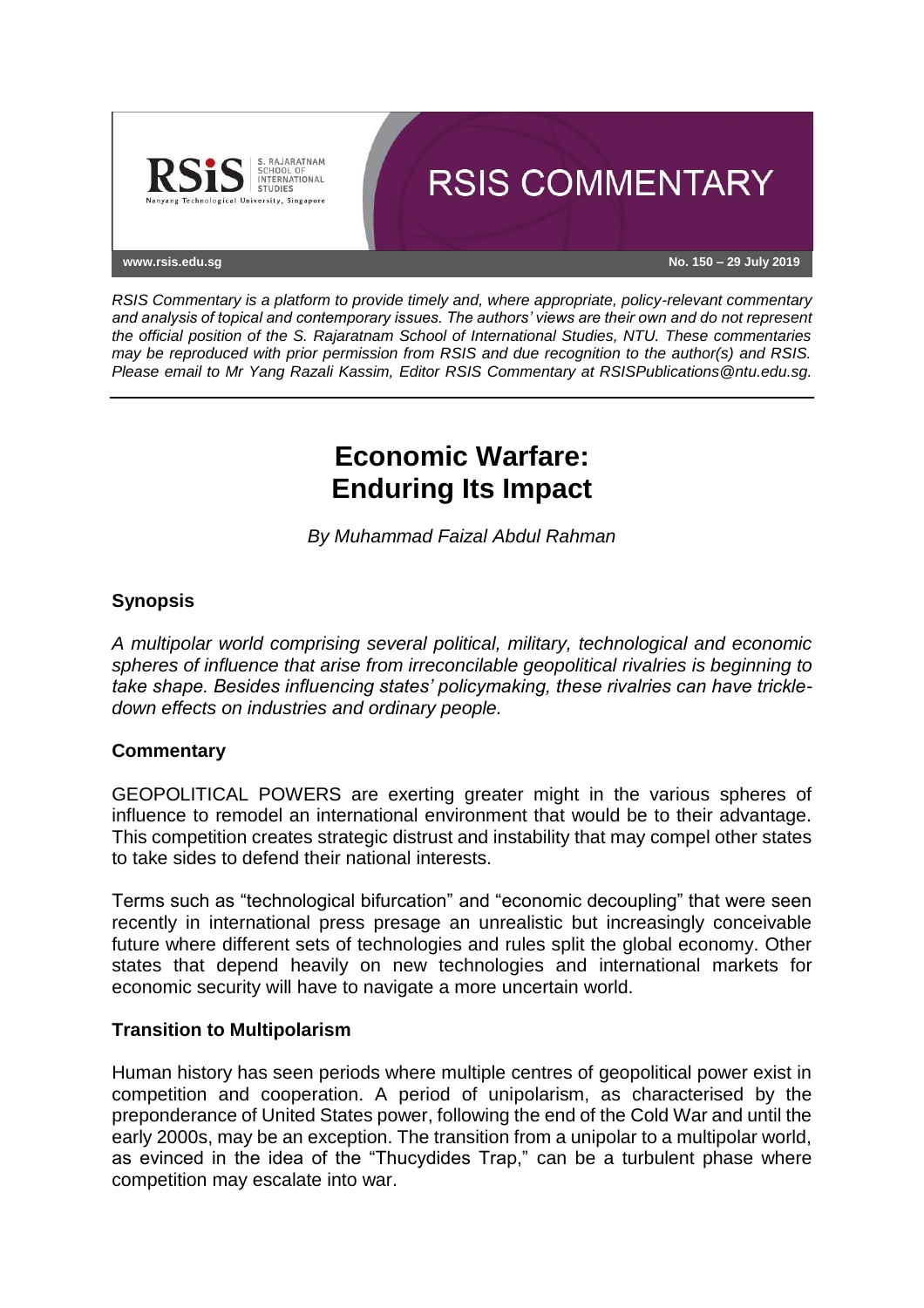However, the spectre of the two world wars and current economic interdependencies may thwart another big war and instead drive geopolitical powers to escalate the use of strategies below the threshold of conventional war, particularly, economic warfare. Geopolitical powers would exert their economic muscle to secure more political influence and acquiescence from other states.

To this end, the US, for example, uses [trade](https://www.businesstimes.com.sg/government-economy/trump-wields-a-more-powerful-weapon-than-tariffs-for-trade-war) sanctions as a punitive instrument against its strategic rivals. China aims to achieve "*[yijing cuzheng](https://openresearch-repository.anu.edu.au/bitstream/1885/132706/1/Zhang%20Thesis%202017.pdf)*" – leveraging economics such as the Belt and Road Initiative (BRI) to promote politics. Russia exerts political influence in Europe through the sale of its vast [energy](https://www.economist.com/leaders/2019/02/16/the-nord-stream-2-gas-pipeline-is-a-russian-trap) supplies.

For other states with high dependence on global trade, it is increasingly challenging to hedge their bets and accommodate pressures from the geopolitical powers when economic warfare intensifies.

# **Constrained Policy Space for Other States**

Global trade provides other states with access to international markets to compensate for their domestic markets' limitations. However, interdependencies between foreign investments and global trade endow geopolitical powers with levers to exert implicit pressure – foreign influence − on other states. Given this conundrum, Malaysia, for example, seeks to protect the control of its land from foreign influence by monitoring foreign investments in the **durian** industry.

Economic warfare, at the grand strategic level, has deep connections with the foreign influence that geopolitical powers can use to constrain the freedom of other states to maintain neutrality and chart their policies. Foreign influence can also create [divisive](https://www.aseantoday.com/2017/06/china-gaining-influence-over-asean-as-us-cedes-control/) pressures that undermine the cohesion of multilateral institutions that other states leverage for a collective voice in the raucous international space.

Economic warfare today extends to new technologies given the pervasiveness of the Fourth Industrial Revolution that fuses biological, physical and cyber tools across many industries. The Huawei ban, for example, is fundamentally the struggle for 5G technological superiority between the US and China as [technology](https://www.scmp.com/news/china/diplomacy-defence/article/2147288/how-china-acquires-crown-jewels-us-technology) is key to economic preponderance and purportedly a conduit for foreign influence.

Indeed, the impact of economic warfare on the global supply chain of goods, technology and talent is inimical to policymaking and economic security. Other states may find it increasingly problematic to trade globally and secure supplies. This burgeoning problem can depress industrial performance, employment levels and efficient provision of public services. Therefore, other states must strengthen their defences in the event of prolonged economic warfare.

### **What Must Be Done?**

To strengthen defences, other states must collaborate with the private sector to assess their domestic economies for strategic vulnerabilities that are at risk of being exploited as economic warfare levers. Strategic vulnerabilities may emanate from foreign assets